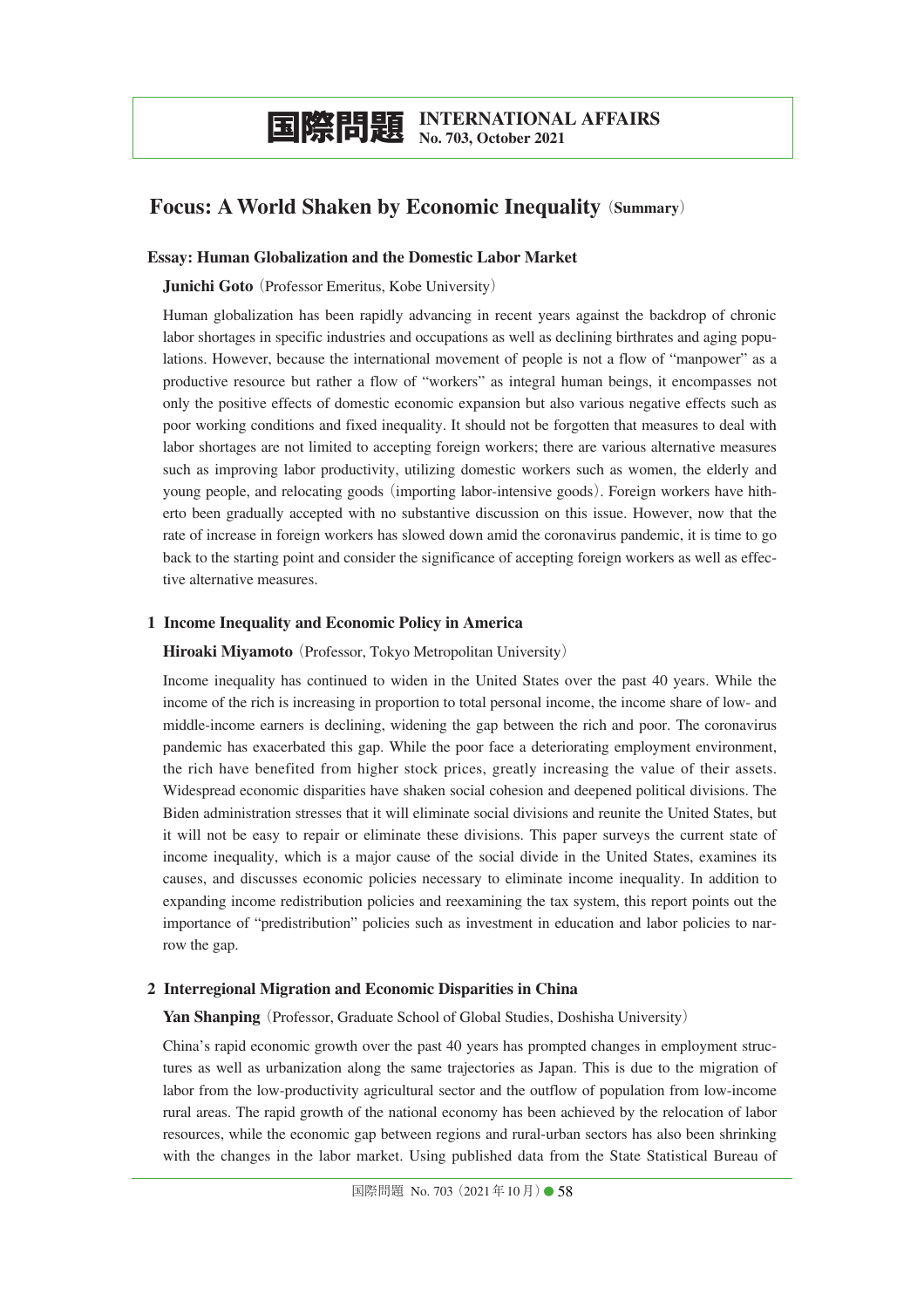China, this paper first surveys the migration of labor between industries and the migration of people between rural and urban areas, and then analyzes the scale of inter-provincial migration and the concentration of migration in 31 provinces, autonomous regions, and directly-controlled municipalities (hereinafter collectively termed "provinces, etc.") nationwide, and further clarifies that the shift from absolute surplus to relative shortage of labor force has caused the rapid increase of wage level, and at the same time, the economic gap among the provinces, and between rural-urban sectors tend to narrow. The paper concludes with an outlook on the future of labor mobility and economic disparities.

#### **3 Disparities Problem in Japan and Korea in the Post-industrial Era**

**Shin Arita** (Professor, Institute of Social Science, The University of Tokyo)

Various socioeconomic disparities have emerged as social problems in Japan and Korea due in part to the post-industrialization and globalization of recent years. This paper discusses these disparities, focusing mainly on the disparities in intergenerational social mobility opportunities and job availability, while also noting the effects of institutional conditions in each country. The results of the latest social stratification studies show no clear downward trend in pure intergenerational social mobility opportunities in either country, but the actual social mobility opportunities experienced by people have declined significantly, especially in Korea, due to the end of industrialization. On the other hand, the disparities in job availability manifest themselves as a serious problem in the difficulties young people have in finding work because of institutional conditions in Korea. The employment challenges faced by young people in Japan are not as serious as those confronting their Korean counterparts, because the cultivation of vocational skills in new graduates is largely entrusted to companies. Establishing a suitable system for cultivating vocational abilities in line with technological changes in the whole society is expected to become an important issue for both countries in the future.

## **4 Technological Innovation, Economic Globalization, and Income Inequality: A Study of Regular and Non-Regular Employment in Japan**

**Hitoshi Sato**(Director-General, Research Operations Department, IDE-JETRO)

The structure of regular and non-regular employment has become firmly established in Japan's labor market, as it continues to rely on long-term employment based on the successful experience of the period of high economic growth, while increasing liquidity in some areas in response to various environmental changes. Recent years have seen the emergence of remarkable changes in work styles, like freelancers and gig workers, which share many similarities with non-regular employed against a backdrop of advances in information and communication technology. These changes have led to a diversification of working styles, but at the same time they have created more serious disparities in income, employment stability, social safety nets, education and training. The COVID-19 pandemic highlighted these disparities. To fully enjoy the benefits of further advances in digital technology and economic globalization expected in future, labor mobility and skills retraining are important. But both are lacking in Japan's labor market bifurcated between regular and non-regular employment. If technological innovation and globalization continue to advance under the current conditions, the gap between regular and non-regular employment could widen. The scope of vocational education provided to employees by companies will be further limited. Public assistance will therefore become even more important.